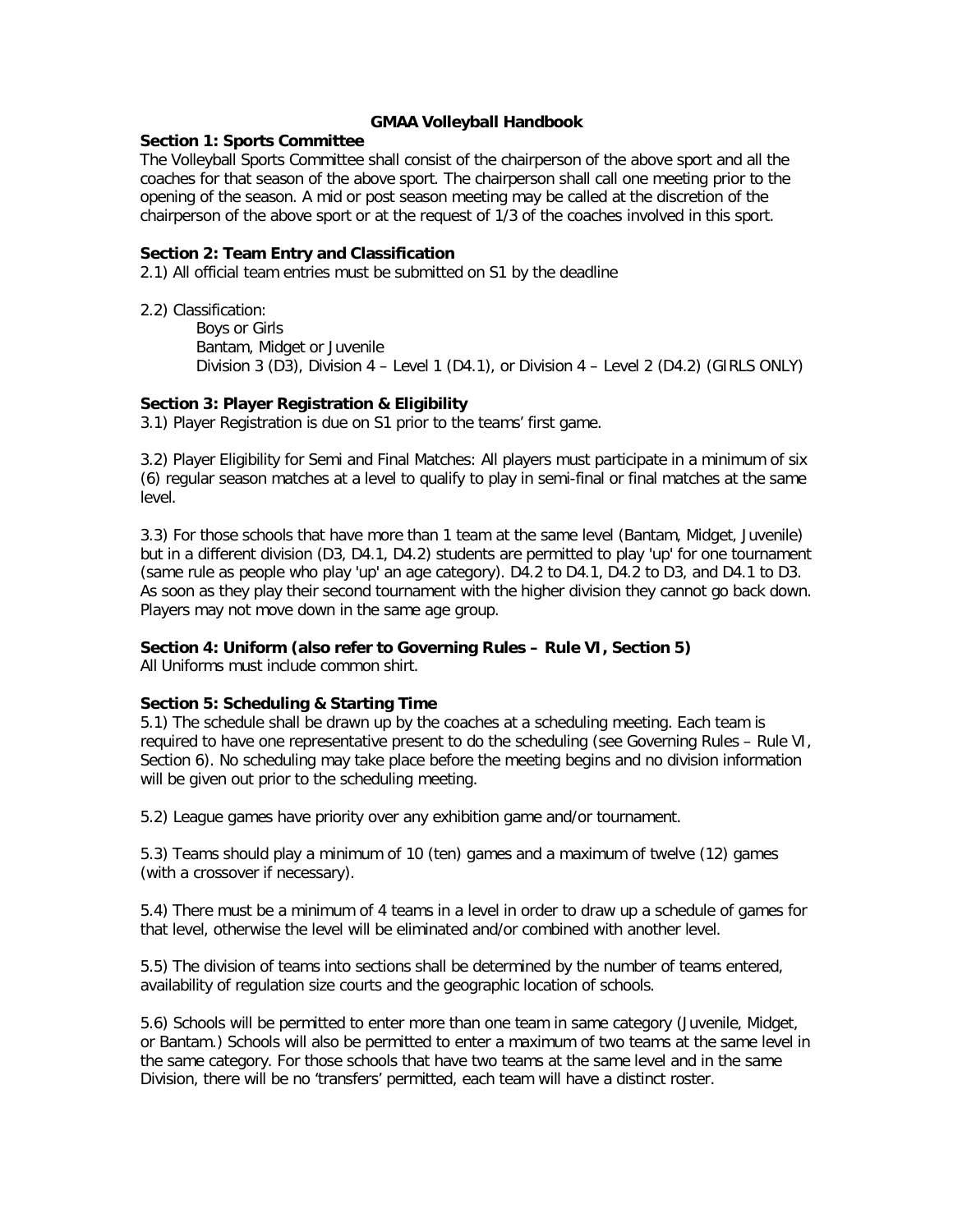5.7) Tournaments shall start at a starting time that is agreed upon at the Volleyball Scheduling Meeting. Schools may not arrive earlier than 30mins prior to the scheduled starting time. Most gymnasiums will be available for warm-up 30mins prior to the scheduled starting time. There shall be one (1) minute between games and three (3) minutes between matches.

5.8) Coaches are encouraged not to adjust or alter the schedule for any reason other than a school closure. Changes to the schedule can be made during the (5) five working days after the schedule is posted on the website (www.gmaa.ca), assuming all schools involved agree to that change. Both coaches must notify the GMAA of the change. No changes will be accepted after noon the working day before the scheduled game (except in emergencies). If changes are made after the 5-day grace period, a \$10 charge will be applied to the team requesting the change.

### **Section 6: Governing Rules & Rule Modifications**

6.1) The Official Canadian Volleyball Association and Volleyball Quebec Rules shall be used with the following modifications

6.2) All Host schools are required to provide a regulation size, adequately marked and equipped playing facility for all scheduled competitions. Serving area in the regulation court must have a minimum space of 1.25m behind the line.

6.3) Net Height:

| Category       | Net Height |
|----------------|------------|
| Juvenile Boys  | 2m43       |
| Juvenile Girls | 2m24       |
| Midget Boys    | 2m35       |
| Midget Girls   | 2m24       |
| Bantam Boys    | 2m24       |
| Bantam Girls   | 2m15       |

6.4) Any player whose name appears on the Official Score sheet is considered to have officially participated in that game.

6.5) 5. Libero Rule. The libero is permitted in Midget and Juvenile Leagues of GMAA Volleyball (Boys and Girls, Midget and Juvenile). It is at the coaches' discretion to use the libero if they want.

6.6) No team shall be permitted to play any league game unless accompanied by a staff member, (see Rule VI, Section 4 of General Governing Rules for clarification) PENALTY: DEFAULT OF GAME

6.7) Participation Rule: The Volleyball Quebec participation rule will be in effect for all age categories in Division 4.2 as well as all Bantam Divisions.

Participation Procedure: Any player who did not start in the first game must start the 2<sup>nd</sup> game. The number of players on both teams affected by this rule is equal to the number that the team with fewer players has dressed. I.E if one team has 8 players dressed and the other has 10 the team with 10 only needs to meet participation with 8 of their players. Teams not meeting the participation rule shall lose the game by default.

6.8) Service Reception Rule. All serves at all levels may be received with a volley.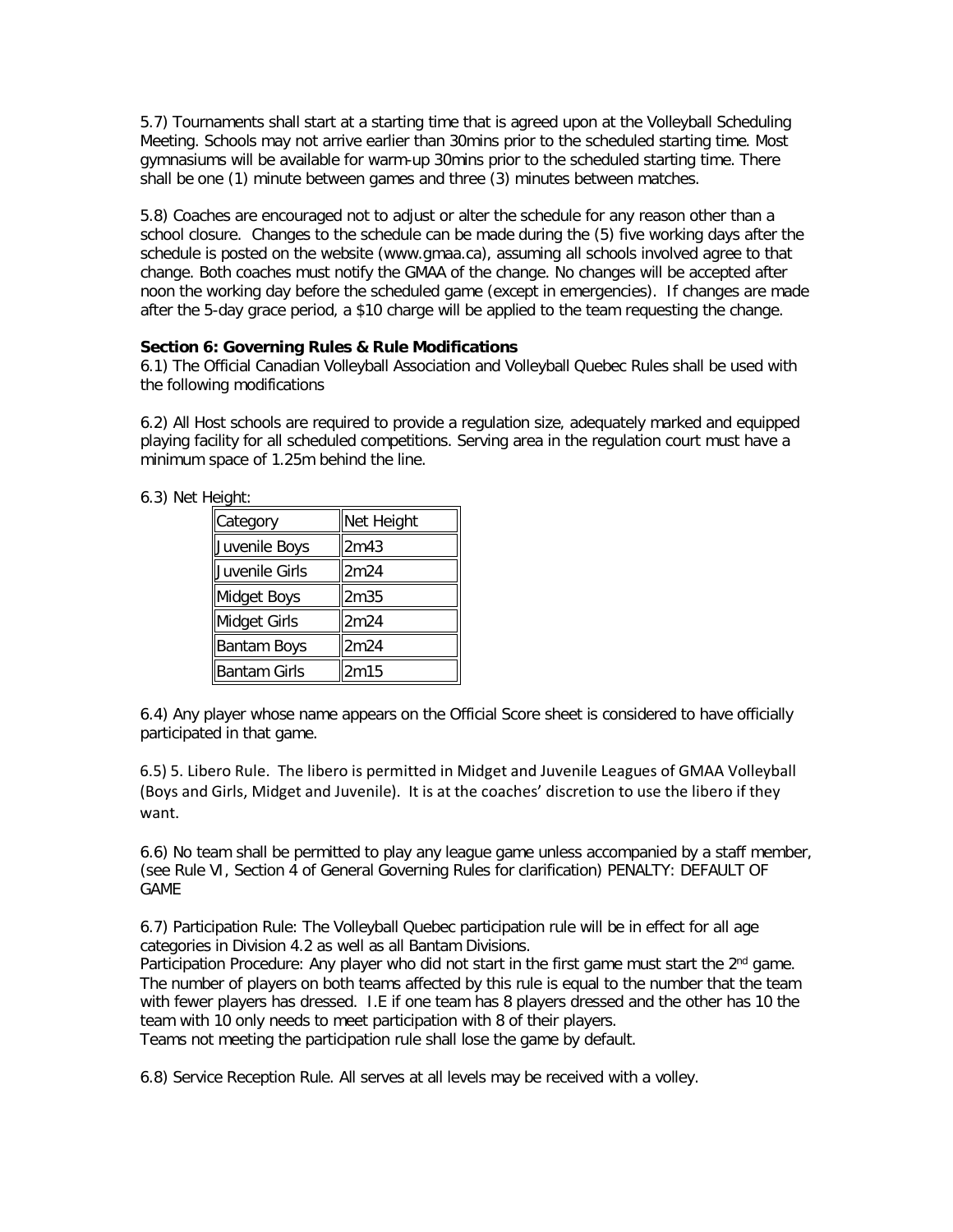6.9) Ball: GMAA teams are permitted to use any regulation size ball, no matter what brand, if both coaches agree. Mikasa balls are permitted.

6.10) Ceiling Rule: If the ball hits the ceiling and/or any suspended object (ex; basketball net) on your side of the net, after your teams first or second hit, the ball can still be played. If the ball hits the ceiling and goes over the net, the play is over. If goes over the net and hits the ceiling the play is also over.

6.11) Bantam Specific 5 Consecutive Points Rule – Each team can only score a maximum of 5 consecutive points, (at which time possession is lost and the serve is given to the opposing team).

### **Section 7: Regular Season Games**

7.1) Number of Players: A team is considered to be eight (8) players. These players must be dressed and ready to play at the scheduled starting time.

7.2) Individual Players (i.e. players' names and dates of birth) must be registered on S1 prior to the first regular season game.

7.3) Scoring

a) There will be a maximum of 3 matches per tournament scheduled for each school/tournament.

b) There shall be two games per match. Three point is awarded for each game won.

### **Section 8: Championships & Playoffs (see Rule XI Secondary Governing Rules)**

8.1) Qualifying games and semi-finals: There shall be one date and venue for all playoff games (except the Division 3 championship final) for each category.

8.2) All playoff matches, including the championship game will be the best 2 out of 3 games.

## **Section 9: Duties of Home School & Visiting Schools**

9.1) Home team responsibilities

a) The home team shall supply a trained official scorer, game ball, scoresheets and visible score cards

b) The official scoresheet must be printed off S1 by the HOME COACH (listing both teams) and given to the referee before the game starts.

c) The home team must upload the results and scoresheet to S1 the night of the match.

d) Provide table and chairs for scorer and benches for players.

e) Provide lockers for visiting team.

f) Provide changing facilities for officials.

g) Arrange for staff to control spectators.

9.2) Visiting team responsibilities

a) Visiting teams must be supervised from the time they arrive to the time they leave the school. b) All game sheets are to be signed by both staff members and the referee at the end of the game

#### **Section 10: Discipline of Players**

10.1) The ejection of any player from a game will result in a suspension of that player from at least two following tournaments. It is the coaches' responsibility to keep that student out for the next two tournaments until an official letter is sent to the school outlining the details of the suspension.